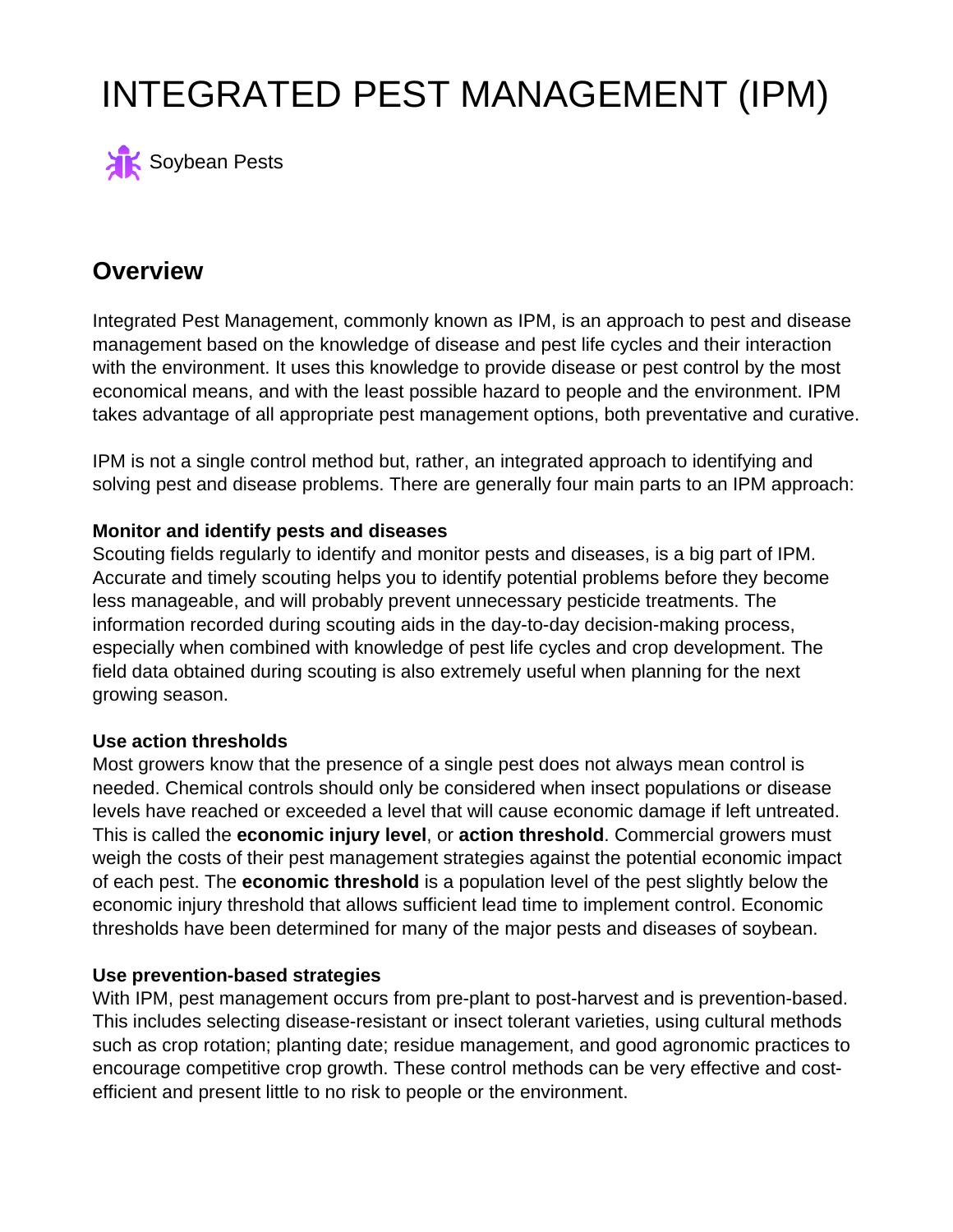#### **Consider all available control options**

Once scouting and action thresholds indicate that pest control is required, and preventive methods are no longer effective or available, IPM programs then evaluate the available control method both for effectiveness and risk. Effective, less risky pest controls are chosen first, including highly targeted chemicals, or mechanical control, such as trapping or rogueing. Broadcast spraying of non-specific pesticides is usually a last resort. Even when broadcast spraying is necessary, selection of products that are bee and beneficial pest friendly, and rotating modes of action to prevent resistance development in the pest, are best management practices.

IPM is an approach that changes with time as economic thresholds improve, new control strategies are developed, and more is learned about the crop, the pests, and the natural enemies that are present in each particular field. Integrated pest management can be seen as a continuum, and the goal is to move further along the continuum to using all appropriate and available strategies.



Recognize the symptoms of brown stem rot if it occurs, and use this information when planning next year's crop.